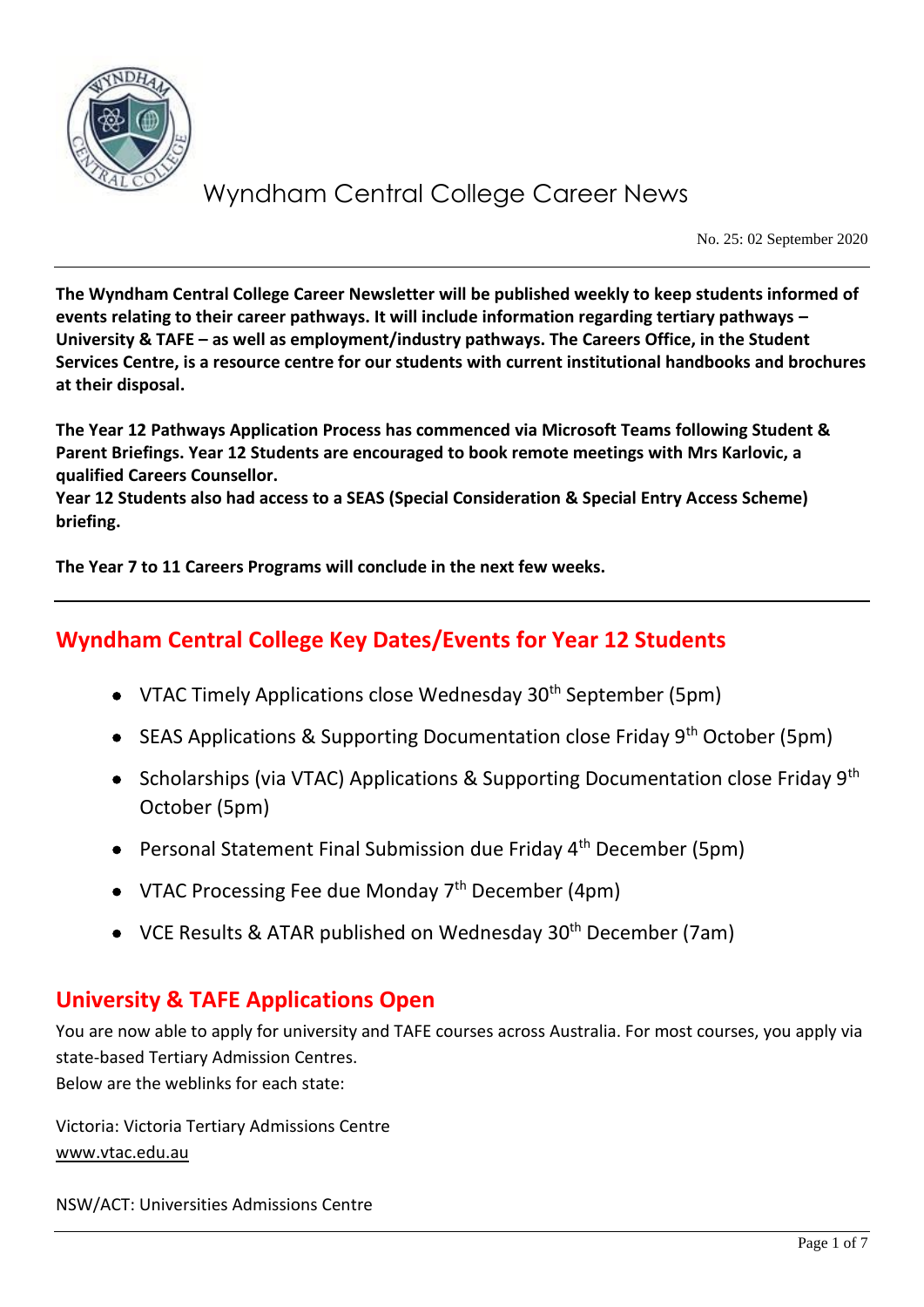

No. 25: 02 September 2020

#### [www.uac.edu.au](http://www.uac.edu.au/)

SA/NT: South Australia Tertiary Admissions Centre [www.satac.edu.au](http://www.satac.edu.au/)

Queensland: Queensland Tertiary Admissions Centre [www.qtac.edu.au](http://www.qtac.edu.au/)

Western Australia: Tertiary Institutions Service Centre [www.tisc.edu.au](http://www.tisc.edu.au/)

Tasmania: apply directly to the University of Tasmania [www.utas.edu.au](http://www.utas.edu.au/)

You will need access to a computer or smart phone, your student ID number, and a PayPal account or credit/debit card.

You will be able to apply for special consideration, some access and equity scholarships and some early entry/guaranteed programs via the Tertiary Admission Centres.

### **Get Help with the VTAC Application Process**

**At Wyndham Central College, briefings were run by Mrs Karlovic (Pathways & Transitions Leader) followed by a phone or Microsoft Teams meeting with each student to complete applications which are taking place now. Students are invited to book times with Mrs Karlovic**

### **Early Admission Programs**

September closing dates for some early admission programs include: **Swinburne University** Early Entry Program Friday 11 September,<https://bit.ly/2WiPub5> **Southern Cross University** STAR Early Offer Friday 11 September,<https://bit.ly/2AADGZO>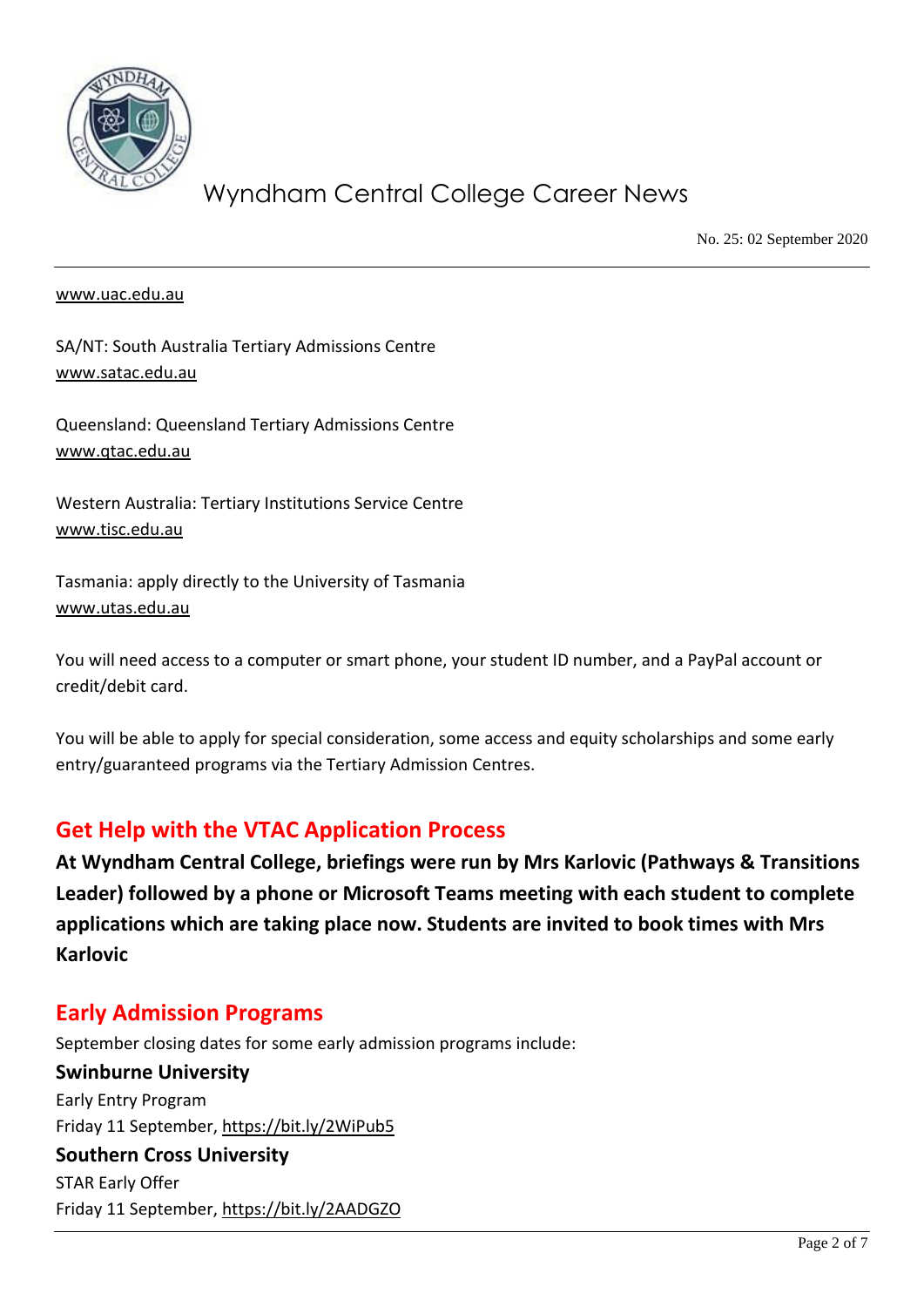

No. 25: 02 September 2020

### **Australian Catholic University**

#### **ACU Guarantee**

Friday 25 September,<https://bit.ly/38PiLiA>

#### **Community Achievers Program,<https://bit.ly/2WiPub5>**

Ballarat Campus 2 September

North Sydney 9 September

Strathfield 16 September

#### **University of New England**

Early Entry Program Friday 25 September,<https://bit.ly/32O4b8s>

#### **Schools Recommendation Schemes**

Applications for this scheme close on Sunday 20 September via the Universities Admissions Centre, [www.uac.edu.au](http://www.uac.edu.au/)

This scheme covers the following NSW institutes

- Australian Catholic University
- Charles Sturt University
- International College of Management, Sydney
- Macquarie University
- National Art School
- SAE Creative Media Institute
- University of Canberra
- University of New England
- University of Newcastle
- University of Sydney
- University of Technology, Sydney
- Western Sydney University

Further information,<https://bit.ly/34XIdkl>

## **Virtual Open Day Dates**

Open Days provide an amazing opportunity to research courses, hear from lecturers and experts, get inspired about the possibilities for your future and ask questions about pathways, student services, accommodation and scholarships.

If you have an occupation in mind such as accounting, social work or zoology, it can be difficult to understand exactly what a course in this area entails.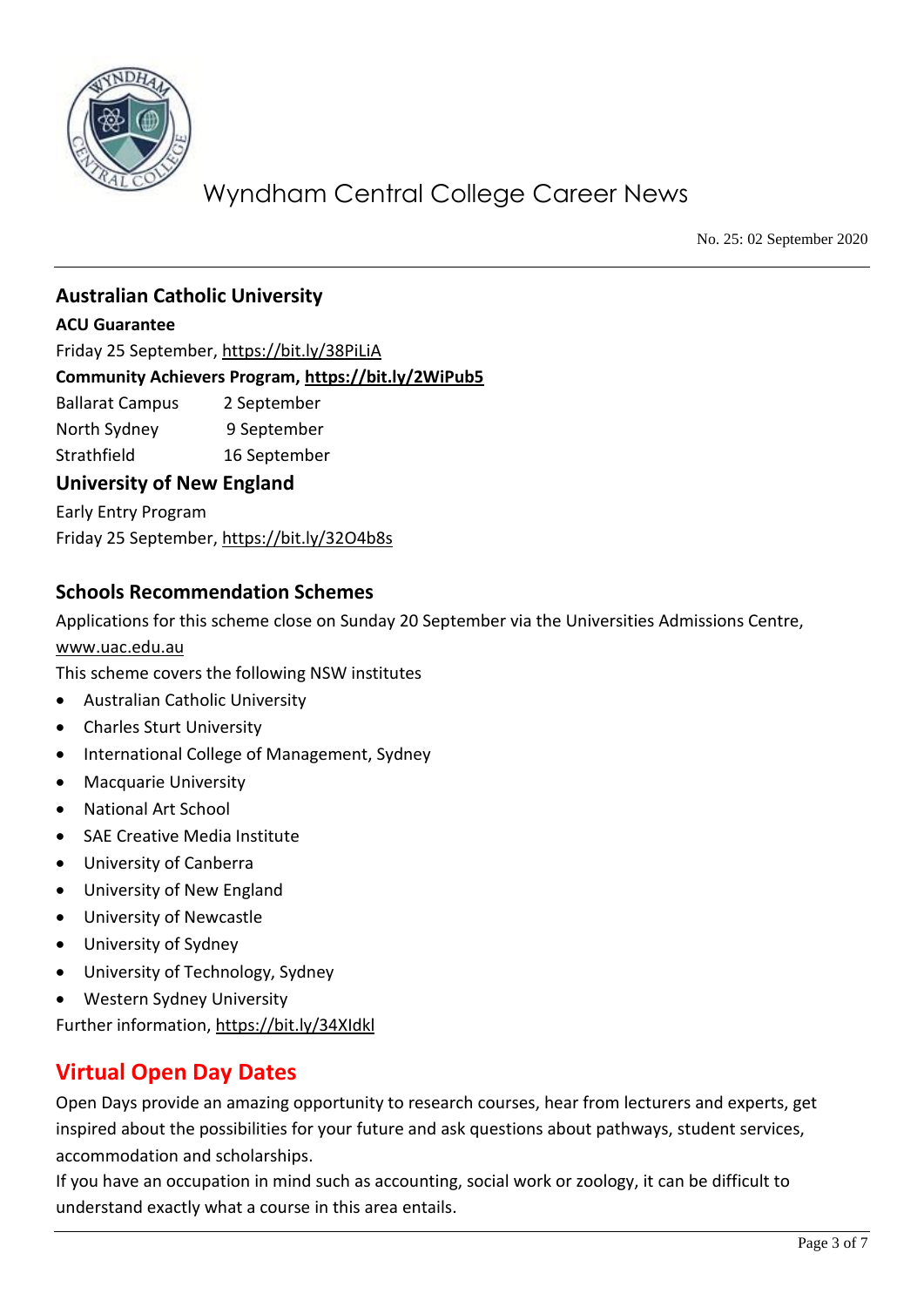

No. 25: 02 September 2020

What will you study? Which university offers the best course for me? What subjects will I study? What graduate jobs can I explore? What related occupations could I consider? What back up courses should I consider if I don't achieve the required ATAR? Will I complete industry experience?

If you don't have any courses or occupations in mind, participating in webinars focussed on general interest areas you have (e.g., social justice, animals, mathematics, creative arts, IT) can assist you in identifying courses that may interest you.

For example, if you love mathematics, you may explore courses in engineering, surveying, data science, actuarial science, cyber security, or a general Bachelor degree with a major in mathematics.

**The following are upcoming Open Day dates for several institutes: Australian Catholic University** 

Saturday 5 and Saturday 12 September,<https://bit.ly/31MOX4h>

#### **The University of Melbourne**

Saturday 5 - Sunday 6 September,<https://bit.ly/3lwONWN>

### **UNSW** Saturday 5 September <https://bit.ly/325Orxd>

### **Longerenong College** Sunday 13 September <https://bit.ly/2MspqVv>

**University of Newcastle** 14 – 18 September <https://bit.ly/34S89Qj>

#### **Charles Sturt University**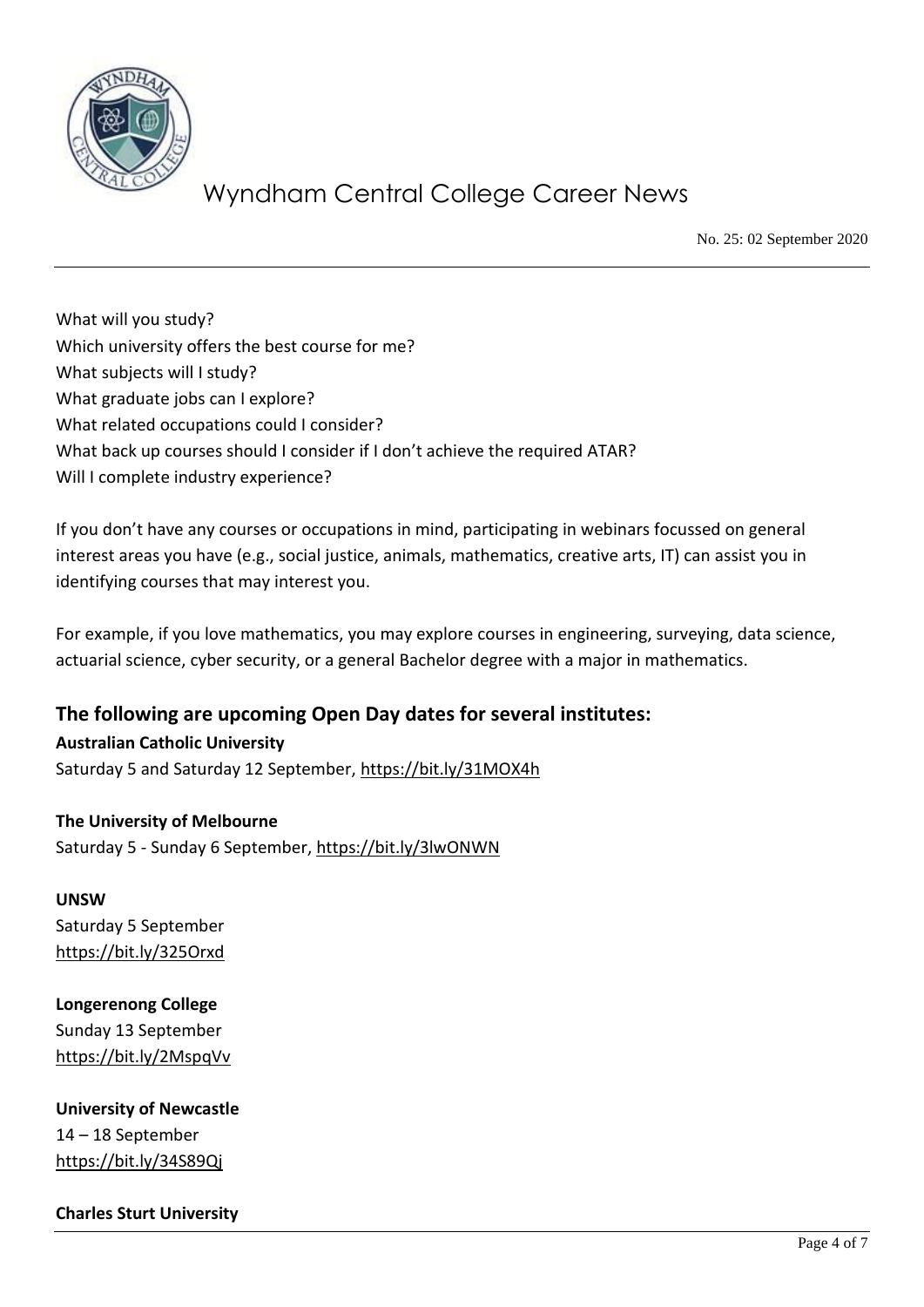

No. 25: 02 September 2020

15, 16, 17, 26 September <http://bit.ly/2vvvTdO>

#### **Missed an Open Day?**

No worries! Several universities have recorded the sessions so you can watch them from home: Deakin University,<https://bit.ly/33icNpW> Monash University,<http://bit.ly/386QjH8> La Trobe University,<http://bit.ly/3chXyPA> Swinburne University [, http://bit.ly/2ImxYvr](http://bit.ly/2ImxYvr) Victoria University,<https://bit.ly/3jsX63U> Federation University[, https://bit.ly/31bhBul](https://bit.ly/31bhBul)

## **Upcoming Virtual Events**

#### **RMIT: Discover What's Next Series**

RMIT University is running 17 online webinars for students exploring a variety of topics such as:

- transitioning to university and TAFE pathways
- selection tasks for courses such as architecture, landscape architecture, photography, textiles, gaming For information and to register for sessions, visit<https://bit.ly/3h8pS9k>

#### **UCAT ANZ**

National Institute of Education is running online medical interview and effective communication skills workshops for students who have sat the UCAT ANZ. Dates

- Saturday 19 and Saturday 26 September
- Wednesday 30 September and Thursday 1 October
- Saturday 3 and Sunday 4 October

For information, dates and to register your place, visit<https://bit.ly/34yQuga>

#### **Macleay College**

Macleay College is located at Melbourne and Sydney and offers a variety of courses.

Students interested in studying advertising or business at Macleay College in the future can undertake live demo classes.

Study Digital Media and Advertising When: Wednesday 2 September, 2.30pm Register[: https://bit.ly/32p29LL](https://bit.ly/32p29LL)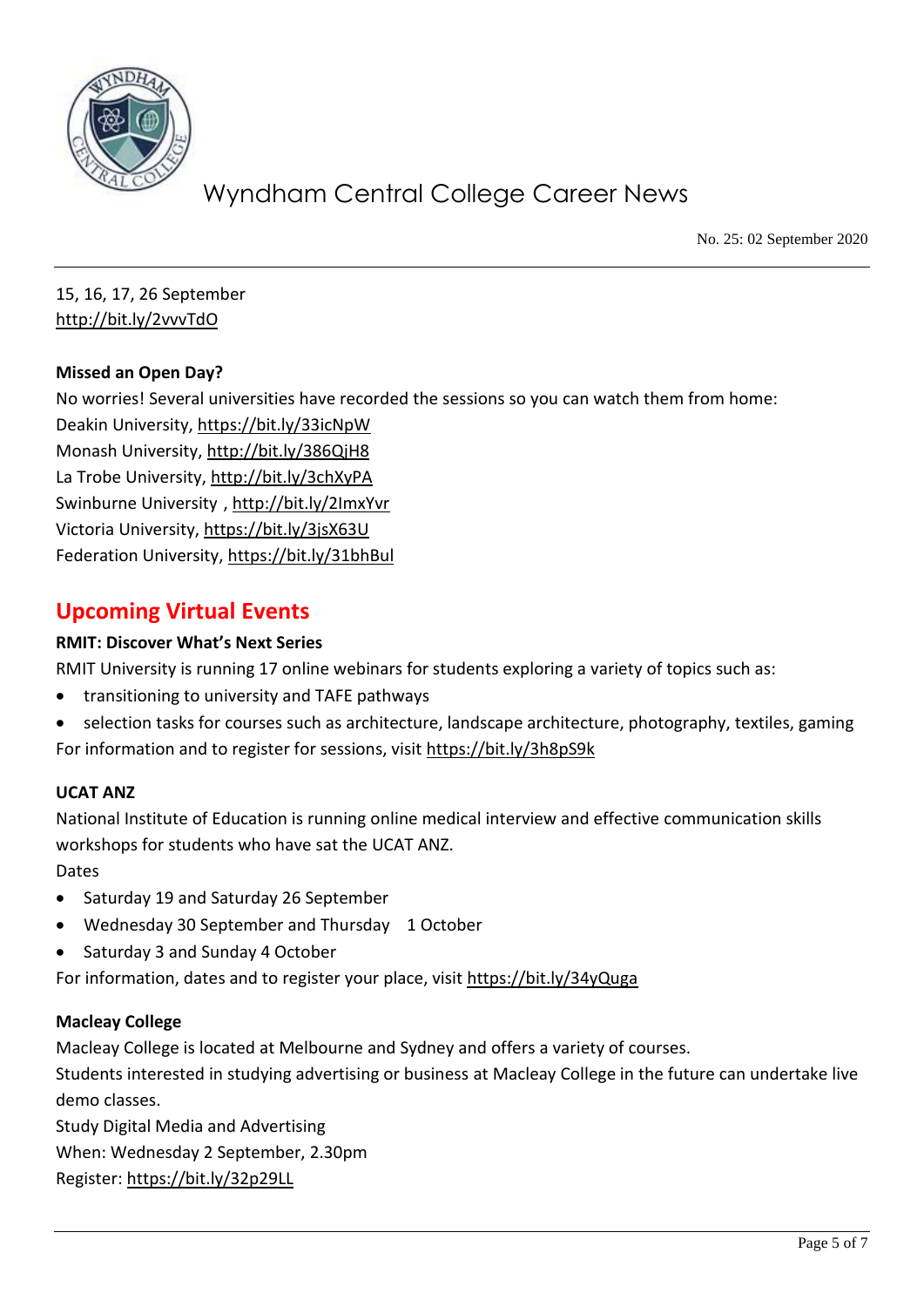

No. 25: 02 September 2020

Study Business Demo Class When: Thursday 3 September, 2.30pm Register[: https://bit.ly/3jasuUK](https://bit.ly/3jasuUK) Course information,<https://bit.ly/3loskv5>

## **Apprenticeships**

4 steps to finding an apprenticeship or traineeship:

Australian Apprenticeships Pathways has developed a fantastic 4-step process for students to follow when seeking an apprenticeship or traineeship,<http://bit.ly/39yUYmQ>

#### **Australian Apprenticeships Pathways (AAP)**

This website contains fantastic resources for young people interested in pursuing a professional trade or traineeship. Some of the resources include:

- Job and training descriptions
- Career interest explorer
- Job pathway charts
- Information on apprenticeships and school-based apprenticeships
- Literacy and numeracy quizzes for different industries such as carpentry, plumbing, electrical, and hairdressing.

To explore the website, go to<http://bit.ly/3aUtxnC>

#### **Australian Apprenticeships and Traineeships Information Service:**

Join this Facebook page to read about the stories and achievements of young Australians who have found career success through their traineeship or apprenticeship- <https://bit.ly/2HfAmFB>

## **Explore Vocational Training!**

#### **Hands on your Future**

SkillsRoad has released a fantastic initiative called 'Hands on your Future'. The following information has been taken from their website "At Skillsroad, we want to show you why learning while doing and experiencing is just as important as academic learning.

Understanding the full potential of your natural skills and the various pathways you can follow to achieve your dreams will help you to not only set yourself up for a successful career, but a fulfilling one, too. Your future starts with an idea... To create, to save, to tend, to heal, to make, to design, to produce, to empower, to excite, to solve, to protect, to flourish, to DO. Now take that idea, and start exploring, thinking and dreaming below!